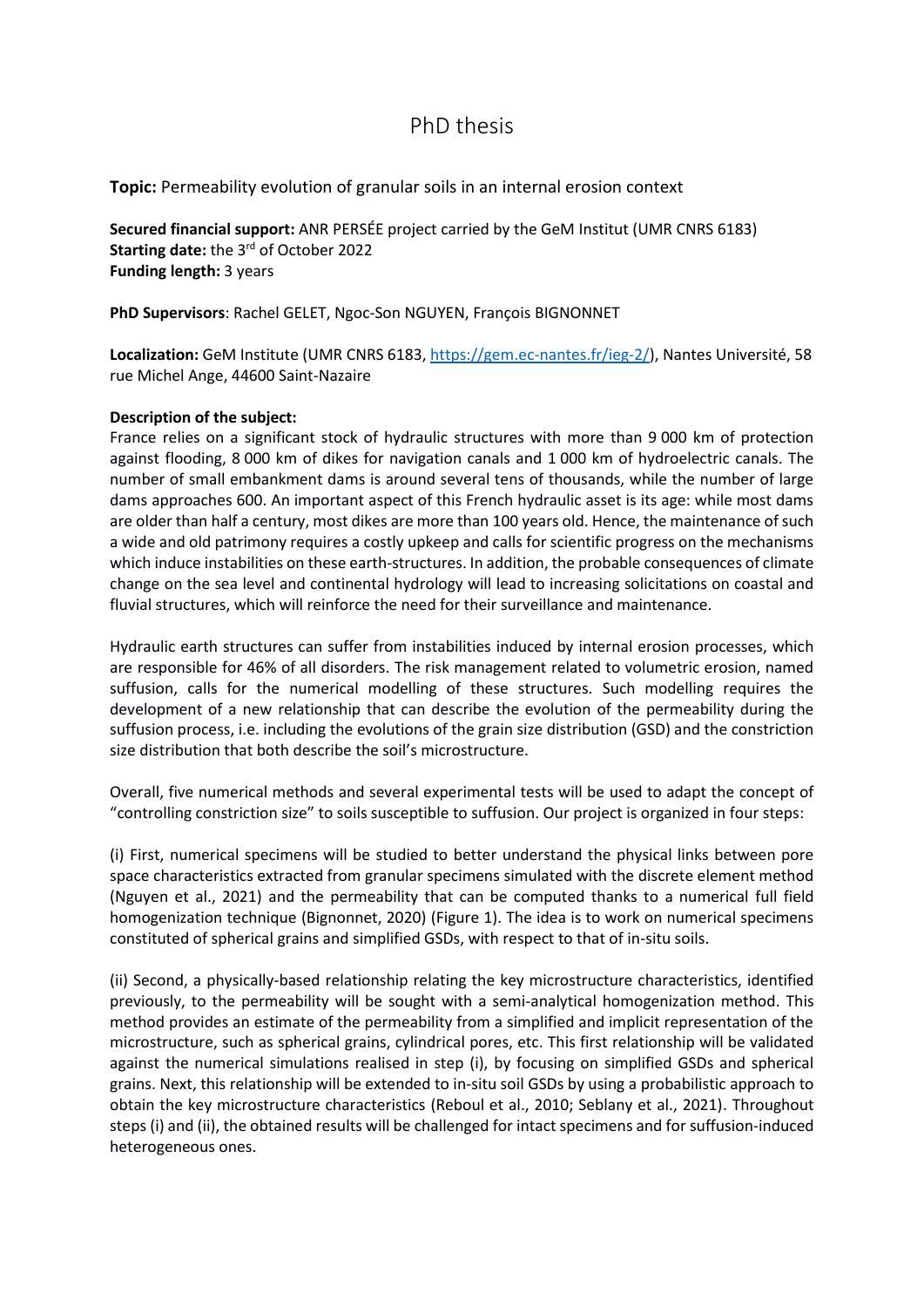

Figure 1: Coupled DEM and NUM HOM methods to study the link between the evolution of the permeability and the evolution of the micro-structure.

(iii) The validation of this extended physically-based relationship will be realised against several permeation and suffusion tests. In addition, multiple grain size distributions (initial, post-suffusion, eroded grains) will be realised to further validate the numerical approaches developed in step (ii) and (iv).

(iv) Finally, the extended physically-based relationship and the probabilistic approach will be implemented in our domestic finite element code which features a hydro-mechanical continuous model extended to suffusion (Gelet et al., 2021; Gelet et al. 2022). The numerical predictions of the permeability will be validated against the suffusion tests, performed in step (iii), and subsequently on a reduced physical model of dike.

The final product of this project, in addition to the deliverables of each step, will be a poro-mechanical simulation code that accounts for suffusion-induced fine grain loss and permeability changes. The model implemented inside this code will have been carefully validated against experimental data to allow its practical use by dam and dike stakeholders.

#### **References:**

[Bignonnet, F. \(2020\). Efficient FFT-based upscaling of the permeability of porous media discretized on](https://www-sciencedirect-com.budistant.univ-nantes.fr/science/article/pii/S0045782520304229?via%3Dihub)  [uniform grids with estimation of RVE size. Computer Methods in Applied Mechanics and Engineering,](https://www-sciencedirect-com.budistant.univ-nantes.fr/science/article/pii/S0045782520304229?via%3Dihub)  [369, 113237.](https://www-sciencedirect-com.budistant.univ-nantes.fr/science/article/pii/S0045782520304229?via%3Dihub)

[Gelet, R., Kodieh, A., Marot, D., & Nguyen, N. S. \(2021\). Analysis of volumetric internal erosion in](https://onlinelibrary.wiley.com/doi/pdf/10.1002/nag.3286)  [cohesionless soils: Model, experiments and simulations.](https://onlinelibrary.wiley.com/doi/pdf/10.1002/nag.3286) *International Journal for Numerical and [Analytical Methods in Geomechanics](https://onlinelibrary.wiley.com/doi/pdf/10.1002/nag.3286)*, *45*(18), 2780-2806.

[Gelet, R., & Marot, D. \(2022\). Internal erosion by suffusion on cohesionless gap-graded soils: Model](https://www.sciencedirect.com/science/article/pii/S235238082200003X)  and sensibility analysis. *[Geomechanics for Energy and the Environment](https://www.sciencedirect.com/science/article/pii/S235238082200003X)*, 100313.

[Nguyen, N. S., Taha, H., & Marot, D. \(2021\). A new Delaunay triangulation-based approach to](https://www.researchgate.net/profile/Ngoc-Son-Nguyen-2/publication/349394796_A_new_Delaunay_triangulation_based_approach_to_characterize_the_pore_network_in_granular_materials/links/602e29e092851c4ed57c3a36/A-new-Delaunay-triangulation-based-approach-to-characterize-the-pore-network-in-granular-materials.pdf)  [characterize the pore network in granular materials. Acta Geotechnica, 1-19.](https://www.researchgate.net/profile/Ngoc-Son-Nguyen-2/publication/349394796_A_new_Delaunay_triangulation_based_approach_to_characterize_the_pore_network_in_granular_materials/links/602e29e092851c4ed57c3a36/A-new-Delaunay-triangulation-based-approach-to-characterize-the-pore-network-in-granular-materials.pdf)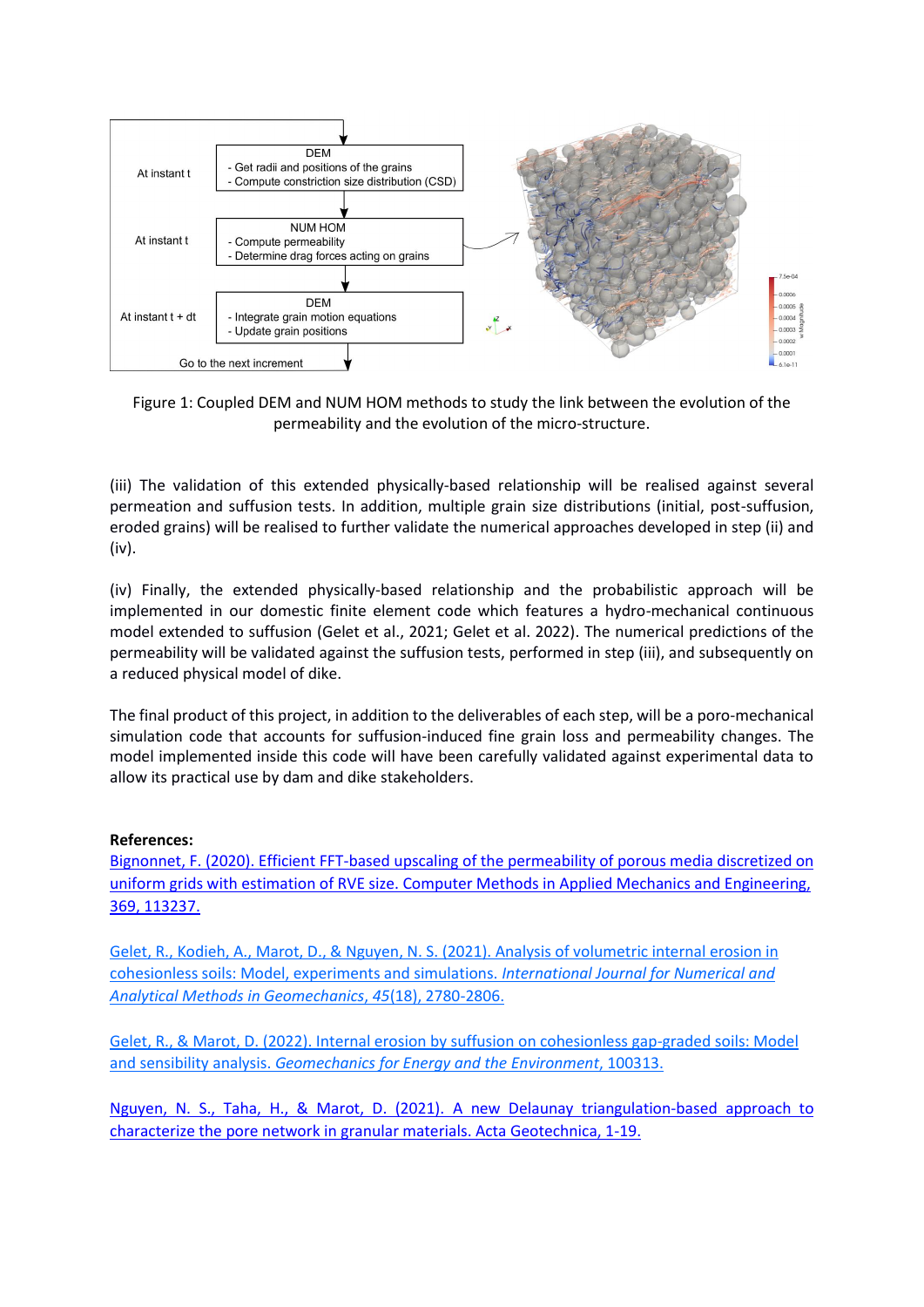[Reboul, N., Vincens, E., & Cambou, B. \(2010\). A computational procedure to assess the distribution of](https://www-sciencedirect-com.budistant.univ-nantes.fr/science/article/pii/S0266352X09001566?via%3Dihub)  [constriction sizes for an assembly of spheres. Computers and Geotechnics, 37\(1-2\), 195-206.](https://www-sciencedirect-com.budistant.univ-nantes.fr/science/article/pii/S0266352X09001566?via%3Dihub)

[Seblany, F., Vincens, E., & Picault, C. \(2021\). Determination of the opening size of granular filters.](https://onlinelibrary.wiley.com/doi/pdf/10.1002/nag.3198)  [International Journal for Numerical and](https://onlinelibrary.wiley.com/doi/pdf/10.1002/nag.3198) Analytical Methods in Geomechanics.

**Keywords:** Permeability, discrete element method, homogenization, internal erosion, suffusion

#### **Required skills:**

- Highly motivated by scientific research, serious, curious
- Continuum mechanics, Homogenization, Numerical modeling, Constitutive laws
- Very good command in spoken and written English

## **Application procedure:**

Fill the application form t[o https://questionnaires.univ-nantes.fr/persee\\_thesis](https://questionnaires.univ-nantes.fr/index.php/983331?lang=en)

- Before proceeding, make sure you have the following files ready to upload in pdf format:
	- resume
	- cover letter
	- record of your academic grades and ranking for the past two years
	- recommendation letter (optional)
- $\triangleright$  Please fill the form only once

**Application deadline**: April 20th, 2022

# Thèse de doctorat

**Thème :** Evolution de la perméabilité des sols granulaires dans un contexte d'érosion interne par suffusion

**Support de financement sécurisé :** Projet ANR PERSÉE obtenue par l'Institut GeM (UMR CNRS 6183) **Date de démarrage :** le 3 Octobre 2022 **Durée du financement :** 3 ans

**Encadrants** : Rachel GELET, Ngoc-Son NGUYEN, François BIGNONNET

**Localisation :** GeM Institute (UMR CNRS 6183, [https://gem.ec-nantes.fr/ieg-2/\)](https://gem.ec-nantes.fr/ieg-2/), Nantes Université, 58 rue Michel Ange, 44600 Saint-Nazaire

#### **Description du sujet :**

La France dispose d'un parc important d'ouvrages hydrauliques avec près de 9 000 km de protection contre les crues, 8 000 km de digues de canaux de navigation et 1 000 km de canaux hydroélectriques. Le nombre de petits barrages est de l'ordre de plusieurs dizaines de milliers et celui des grands barrages avoisine 600. Un aspect important du patrimoine hydraulique français est son ancienneté : par exemple, la majorité des digues est âgée de plus d'un siècle. La maintenance de ce patrimoine, très étendu et ancien, exige un entretient coûteux et de ce fait requière des progrès scientifiques sur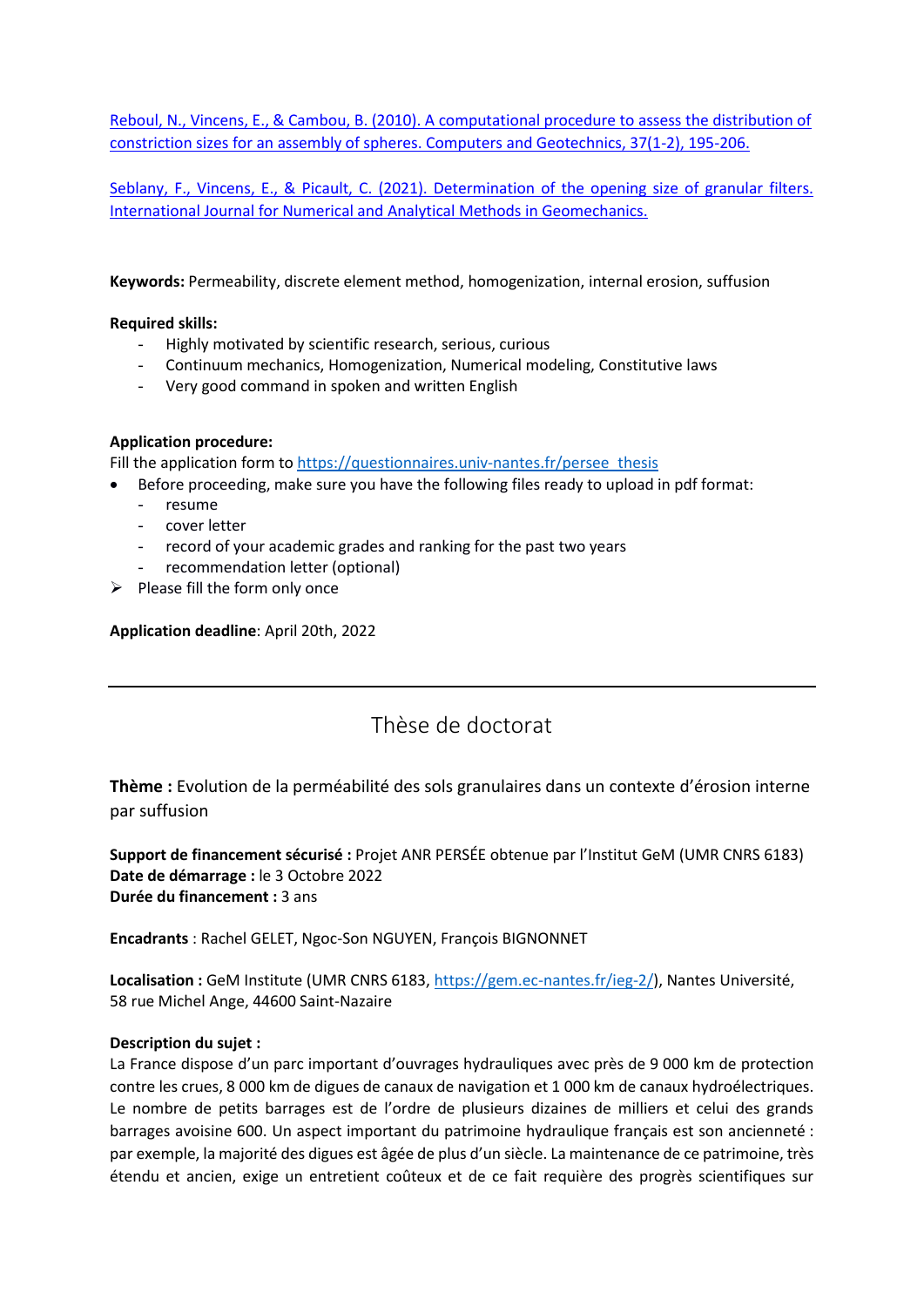l'érosion interne des sols. De plus, les conséquences probables du changement climatique sur l'hydrologie continentale vont conduire à des sollicitations accrues sur ces ouvrages avec la nécessité là aussi d'en renforcer la surveillance et la maintenance.

Les ouvrages hydrauliques en terre peuvent être sujets à des processus d'érosion interne, qui sont à l'origine de 46% des désordres rencontrés. La gestion des risques liés à une érosion volumique, dénommée suffusion, nécessite une modélisation numérique de ces ouvrages. Cette modélisation requière le développement d'une nouvelle relation permettant de décrire l'évolution de la perméabilité au cours du processus de suffusion, i.e. incluant l'évolution des tailles de grains et des tailles de constrictions caractérisant la microstructure du sol.

Dans ce projet organisé en quatre étapes (i-iv), cinq méthodes numériques et plusieurs essais expérimentaux seront utilisés pour adapter le concept de « taille de constriction décisive » aux sols sensibles à la suffusion.

(i) Des échantillons numériques seront étudiés pour mieux comprendre le lien physique entre les caractéristiques de l'espace poral, extraits d'échantillons granulaires grâce à la méthode des éléments discrets (Nguyen et al., 2021), et la perméabilité qui peut être obtenue grâce à une méthode d'homogénéisation numérique (Bignonnet, 2020) (Figure 1). L'idée étant de travailler sur des échantillons numériques composés de grains sphériques et d'une granulométrie simplifiée par rapport à celle des sols in-situ.

(ii) Une relation basée sur la physique reliant les caractéristiques microstructurales décisives, identifiées précédemment, à la perméabilité sera investiguée grâce à une méthode d'homogénéisation semi-analytique. Cette méthode procure une estimation de la perméabilité à partir d'une représentation implicite et simplifiée de la microstructure, par exemple : des grains sphériques et des pores tubulaires. Cette première relation sera validée grâce aux résultats numériques de l'étape (i), i.e. avec des grains sphériques et une granulométrie simplifiée. Par la suite, cette relation sera étendue aux granulométries in-situ caractérisées grâce à une approche probabiliste. Les résultats obtenus aux étapes (i) et (ii) seront comparés pour des échantillons intacts et pour des échantillons rendus hétérogènes par la suffusion.



Figure 1 : Couplage DEM-NUM HOM pour étudier les liens physiques entre l'évolution de la perméabilité et l'évolution de la microstructure dans un contexte de suffusion.

(iii) La validation de cette relation étendue implique la réalisation de plusieurs essais de perméabilité et de suffusion. Afin de valider les approches numériques des étapes (ii) et (iv), plusieurs courbes granulométriques seront réalisées : pré-suffusion, post-suffusion et masse érodée.